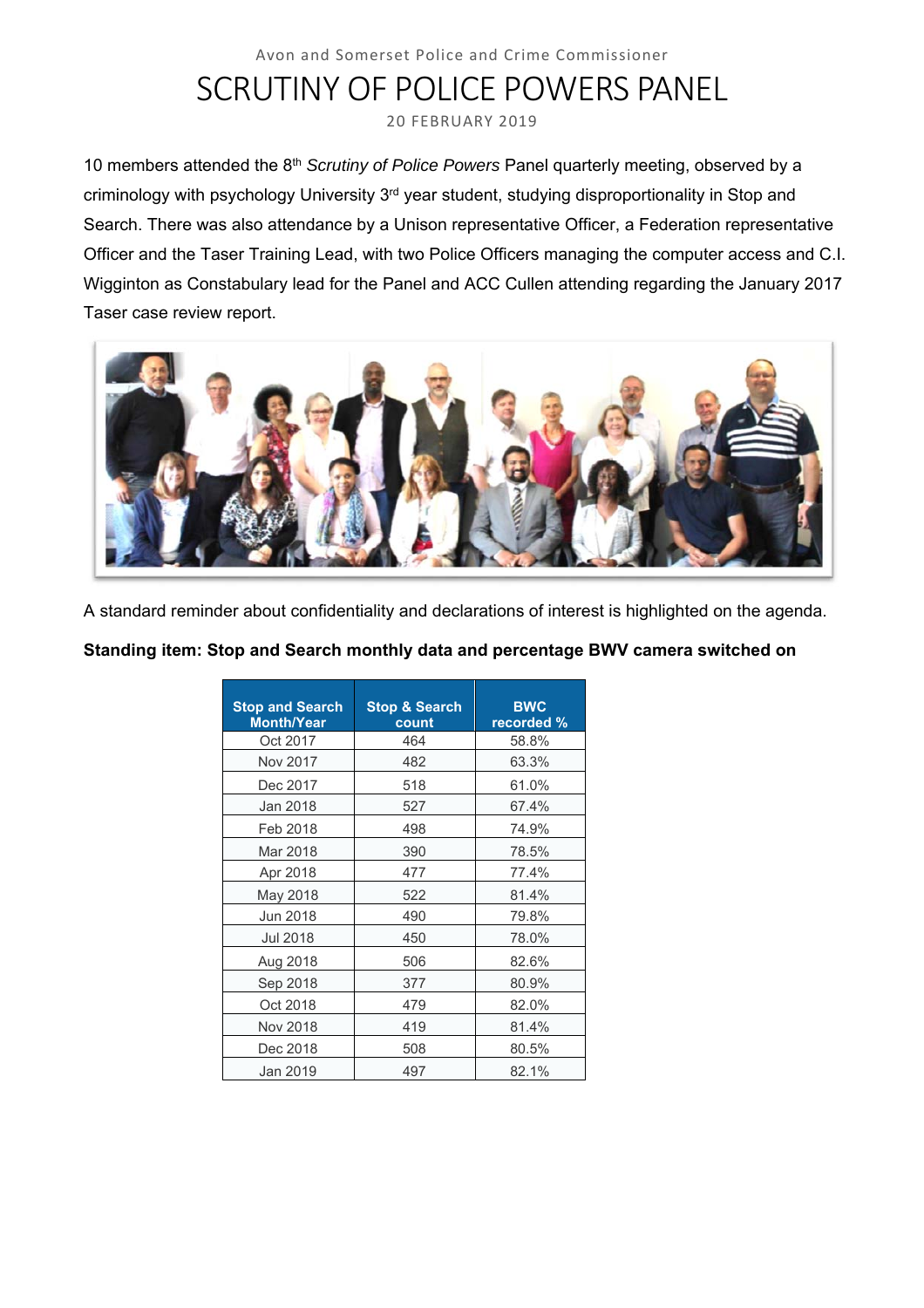## **ACTIONS – SCRUTINY OF POLICE POWERS PANEL – 20 February 2019**

All actions from the 27 November 2018 Panel meeting have been completed.

**ACTION 1 20/2/2019 agreed:** When the Panel report - specifically on the January 2017 Taser case review - is revised by the Panel then a Constabulary response will again be requested.

**ACTION 2 20/2/2019 complete:** Panel request for the Constabulary to consider investing in night lights or infrared facilities so that Body Worn Video (BWV) camera footage is clearer at night/in dark situations.

Constabulary response: The suggestion around night lights has been submitted for consideration

**ACTION 3 20/2/2019:** The Panel would like an update from the Constabulary regarding the debrief to Officers, with reference to Taser case 6 feedback below (page 8) and the Constabulary response.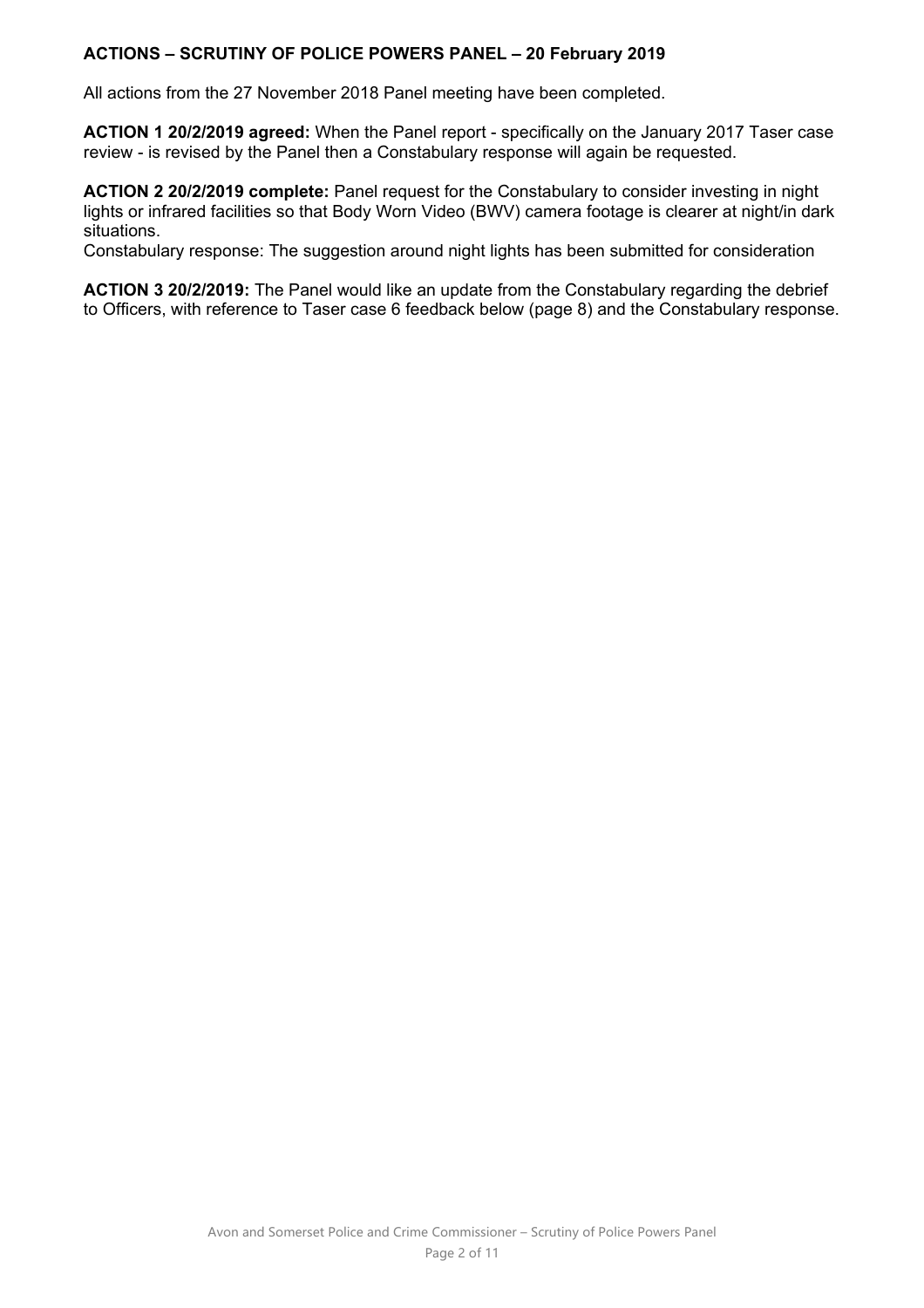### **PANEL MEMBERS READING PACK**

A 'Reading Pack' of documents was circulated to Panel members prior to the Panel meeting, including the meetings Agenda and:

- 1. The draft External Scrutiny Panel's report from the last meeting in November 2018 (for authorisation at the 20 February 2019 meeting).
- 2. National Decision Making (NDM) model information as a reminder from Officer initial induction/training session. Student Officer powerpoint presentation; Police Officer Pocket notebook (PNB) inserts.
- 3. Stop & Search GOWISELY acronym summary.
- 4. Case review feedback form revised narrative and reference to NDM and GOWISELY \*.
- 5. Quarterly bulletin for Stop & Search (Oct-Dec 2018).
- 6. Stop & Search with Body Worn Video (BWV) recorded Monthly report to January 2019.
- 7. With reference to the Nov 2018 Panel and Chair/Vice Chairs' meeting on 7 February 2019: Taser January 2017 case review Draft report with Constabulary responses.
- 8. The Independent Office for Police Conduct (IOPC) Summary report of the January 2017 Taser case.
- 9. Terms of Reference annual review November 2018 version, revised: Chair and Vice Chair nominations for election now have a deadline of one week before the Panel meeting for the elections.

Also: On separate dates, two Panel members circulated the HM Inspector 'Picking up the pieces' report and a media article on Taser use.

**\*Note:** The GOWISELY acronym is a reminder to a Police Officer of the information that must be provided (in any order) to a subject when the Officer performs a stop and search.

GOWISELY stands for:

### G: **Grounds for the search**;

- O: Object the officer is searching for;
- W: Warrant, particularly if the Officer is in plain clothes:
- I: Identification, proof that the Officer is indeed a Police Officer;
- S: Station to which the Officer is attached;
- E: Entitlement, any citizen being searched by a police officer is entitled to copies of all paperwork;
- L: Legislation, the legal power which gives the officer the right to stop and search;
- Y: YOU are being detained for the search or for the purpose of… i.e. informing the person in clear terms the purpose and nature of the search.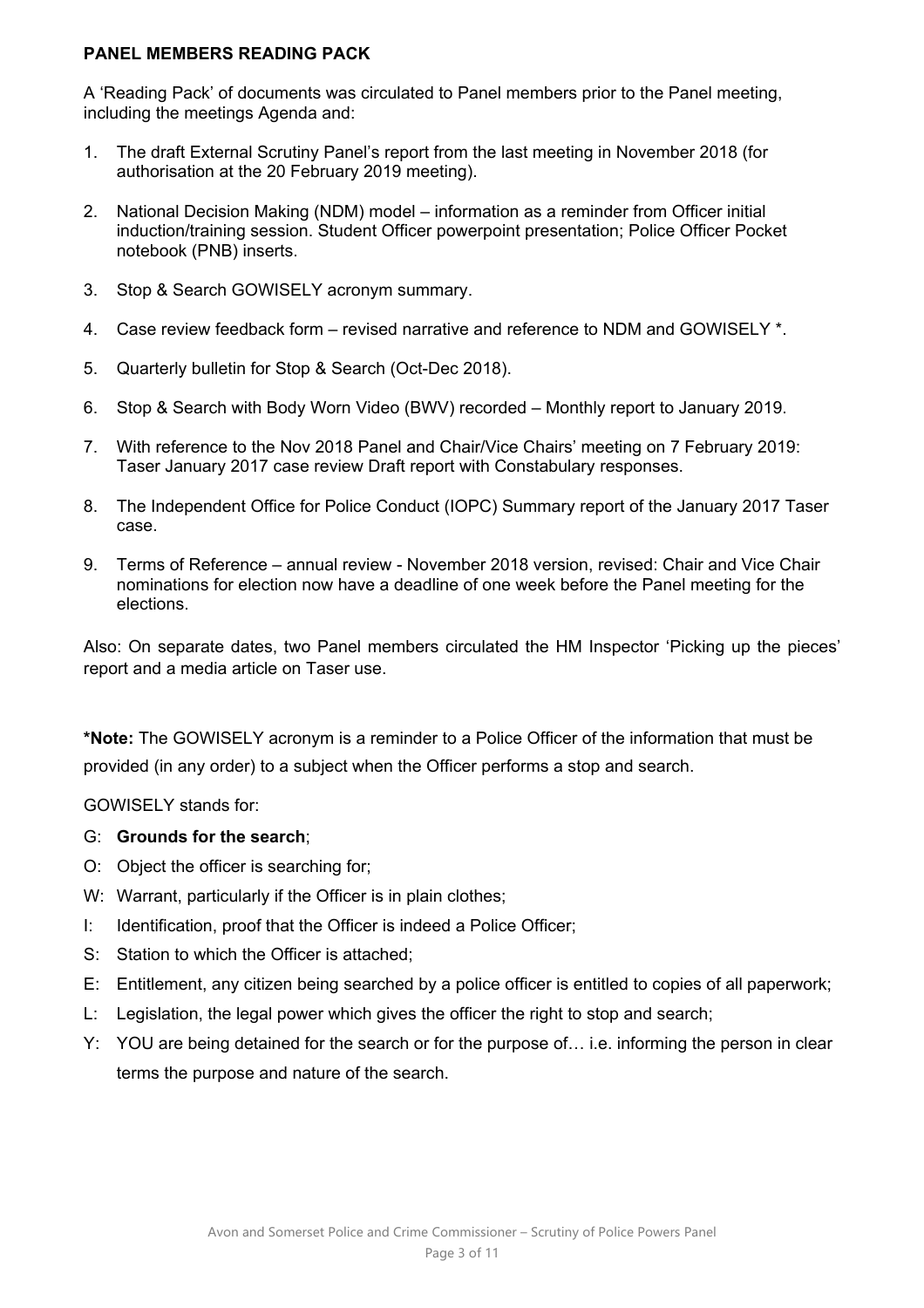## **CONSTABULARY UPDATE – TASER January 2017 incident and Panel case review**

The draft Panel report with Constabulary responses was discussed during this session, prior to the production of another revised report with additional Constabulary responses.

Assistant Chief Constable Stephen Cullen acknowledged the delay in the Constabulary responding to the Panel's review at the November 2018 of the January 2017 Taser incident.

A report of the 20 February 2019 Panel meeting discussion on this case and the Constabulary response is a separate document.

## **PANEL FEEDBACK**

The Panel report from the last meeting was available for further comments prior to acceptance for publication on the PCC website . This is in the Reports section.

## **SUMMARY OF THE REVIEWED CASES**

Randomly pre-selected Police incidents/cases are reviewed within the categories of:

- 1. Taser deployment;
- 2. Spit & Bite Guard use;
- 3. Stop and Search, within the Panel-requested three categories of:
	- i. an under 16 year old is searched (u16);
	- ii. more than jacket, outer garment and gloves removed (>JOG);
	- iii. the subject is Black, Asian or in an ethnic minority (BME).

Panel members reviewed the associated narrative from the Police *Niche* database and *Storm* logs, as well as the BWV footage. Incidents were selected within the time-periods of December 2018, January and February 2019.

Members reviewed a total of **13** cases within the following categories:

- Stop and Search under 16 years old: **3**.
- Stop and Search BME: **2**.
- Stop and Search removal of more than Jacket, outer garment and gloves: **1**
- Taser deployment: **5**
- Spit & Bite Guard use: **2**.

### **Summary of main points to highlight from this Panel meeting's case reviews**

- More time has been spent on each case because there is more BWV footage. Also the data is better. There is now a richer picture for each case.
- Compliments to a **Police Officer 4285 Matthew SHAQER** in solely handling a Stop and Search of an under 16 year old. Commended. (Case 1 below).
- **Police Officer 861 David WHETREN** spent a long time coaxing a man to open the door, in a good, calm approach, even when the Taser was used. Commended. (Case 4 below).
- Overall, well done to the front line Police Officers.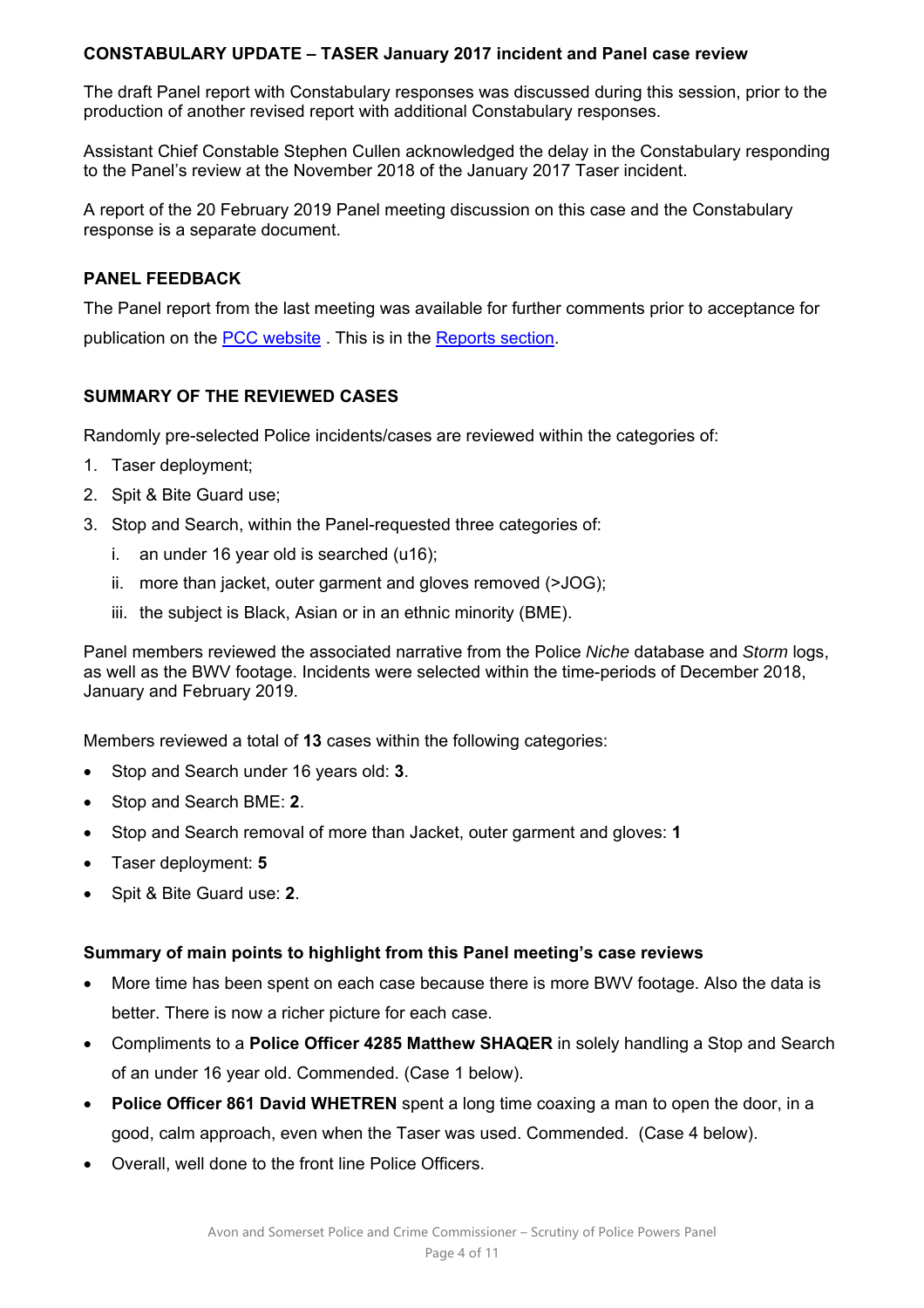- Good communication during a Stop and Search of an under 16 year old by **PC 4294 James DINHAM**. Commended. (Case 9 below).
- A second taser firing in one incident is of concern because the Taser is fired as the man runs away from the car. No one is in danger and the distance is such that it is unlikely to achieve a hit. (Case 6 below).
- A Taser Officer red-dotted a suspect and then another Police Officer walked in front of the Taser to handcuff the suspect. This highlights a personal safety learning requirement.
- A consistent organisational policing approach to Stop and Search of under 16 year olds is required. This relates to an adult hiding an item with a child or young person, which is considered to be a Safeguarding issue and a form of grooming.

# **OTHER BUSINESS (AOB) MATTERS**

Members were asked to consider secondment to the PCC's Independent Residents' Panel (reviewing complaints from members of the public against the Police) on a regular quarterly meeting basis, to ensure that Panel membership numbers remain at least at the minimum before an external recruitment process.

**The next Panel meeting** is on Wednesday 30 May 2019 at Patchway Police Centre, Bristol.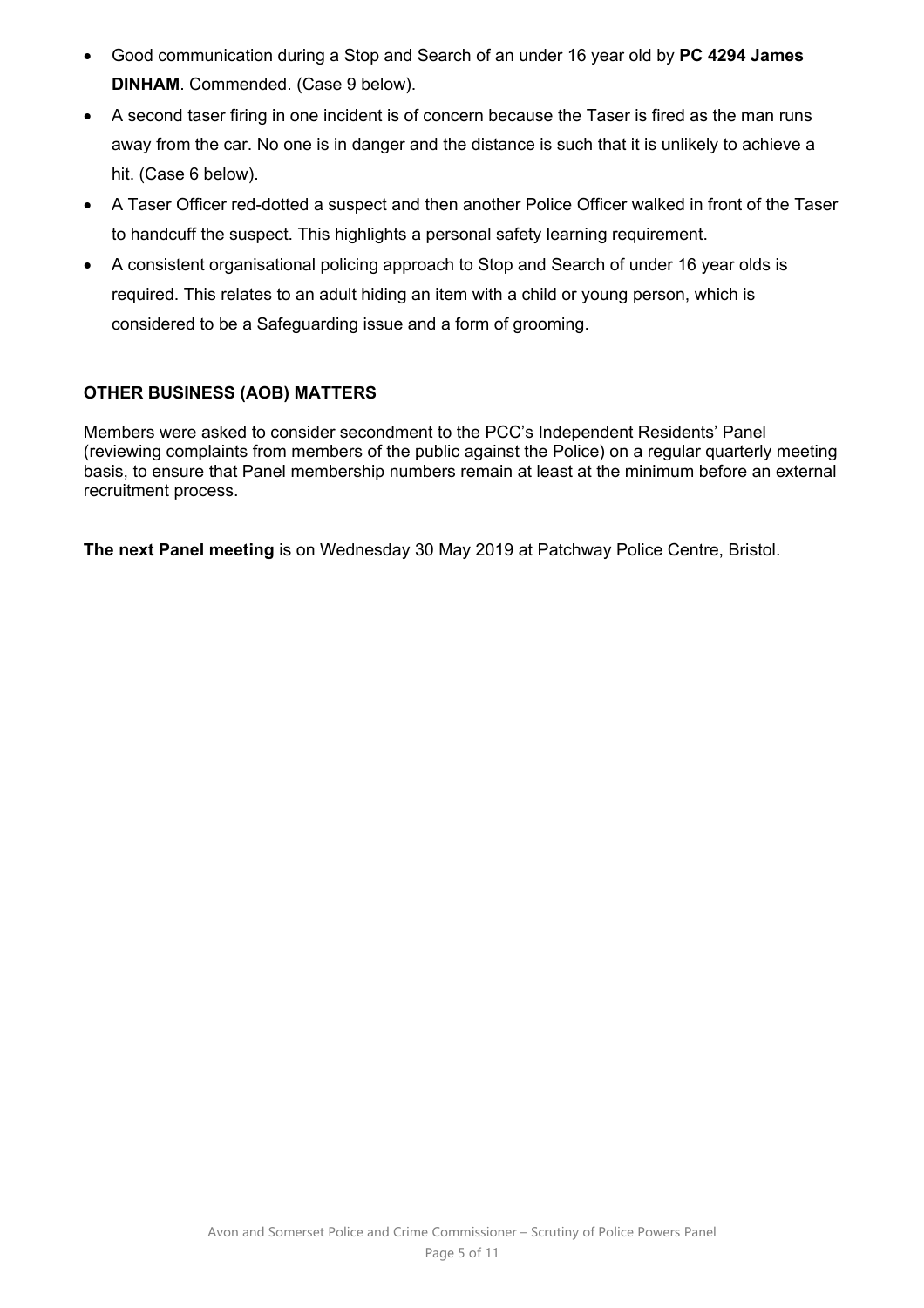#### **CASE REVIEW DETAILS**

**Case 1: Stop and Search (u16) 11/1/2019, 1.01 a.m.** 

**Weston-super-Mare. 15 year old suspected drug dealer (Section 23 Police and Criminal Evidence Act (PACE), Misuse of drugs Act). Assault of Police Officer.** 

'GOWISELY' used well. Very well handled. Suspect appears to be under the influence and threatens to hurt the Police Officer.

**The arresting Officer 4285 Matthew SHAQER is commended by Panel members** for a calm approach in the face of prolonged antagonism and abuse. He keeps the mood jovial and is very brave. However, members are concerned that the Officer is single-crewed and vulnerable for a long time.

**Questions:** Should there have been back-up for safety? It was 1 a.m. Did the radio equipment fail?

*Police response:* C/Inspector Paul Wigginton, Force Duty Officer

Thank you for the panel comments in relation to this stop search. I have noted and agree with the

positive views around PC SHAWER's calm approach throughout an extremely challenging situation

– these have been fed back to the officer.

In answer to the panel questions, officers are sometimes required to work solo crewed, although

during night time hours this need is usually reduced. The radio equipment was working on this

occasion and back up was requested, however, this did take some minutes to arrive due to the distance.

#### **Case 2: Stop and Search (>JOG) 3/1/2019.**

**CCTV description: car insecure and 2 males, 1 with "dreads", mixed race. Believed to be carrying drugs. Male with dreadlocks) (Section 23 Police and Criminal Evidence Act (PACE), Misuse of drugs Act). PWITS = possession with intent to supply.**

Clear GOWISELY points are given, previously discussed by Officers to be sure of the grounds for this appropriate stop and search. Officers conduct themselves professionally throughout. A good example of the full range of Police powers. One male suspect is encouraged to sit down and is cooperative. Procedures are followed appropriately. The suspect is well informed throughout the initial search. The Officer explains the reason for the search, due to being seen by or in the vehicle and explains why a further search at the Police Station is required. The Officer is calm and polite throughout, even when the male suspect become un-cooperative. A struggle occurs and continues. Taser is drawn but not used. PAVA spray is used. Officers remain patient and calm throughout. However, members note that the male has plaits, not dreadlocks, as in the description provided. A member is unsure whether there are any assumptions, stereotyping or unconscious bias.

Five questions answered on the Panel's feedback form: 4 of the 5 members answered:

- 1. If force was used, was it appropriate? Yes x 4
- 2. Did the Police make correct decisions throughout the episode? Yes x 4
- 3. Was the Police behaviour based on stereotypes or assumptions? No x 3 (1 blank)
- 4. Was there demonstrable discriminatory behaviour? No x 4
- 5. Does the behaviour need further investigation? No x 4

Three questions answered on the Panel's feedback form:

- 1. Do you think that the use of force was appropriately used in an open, fair and proportionate manner? Yes (1 N/A answer)
- 2. Do you think that the correct decision was made by the Police Officer? Yes
- 3. Do you think that this incident is fair and free from any form of discrimination or bias? Yes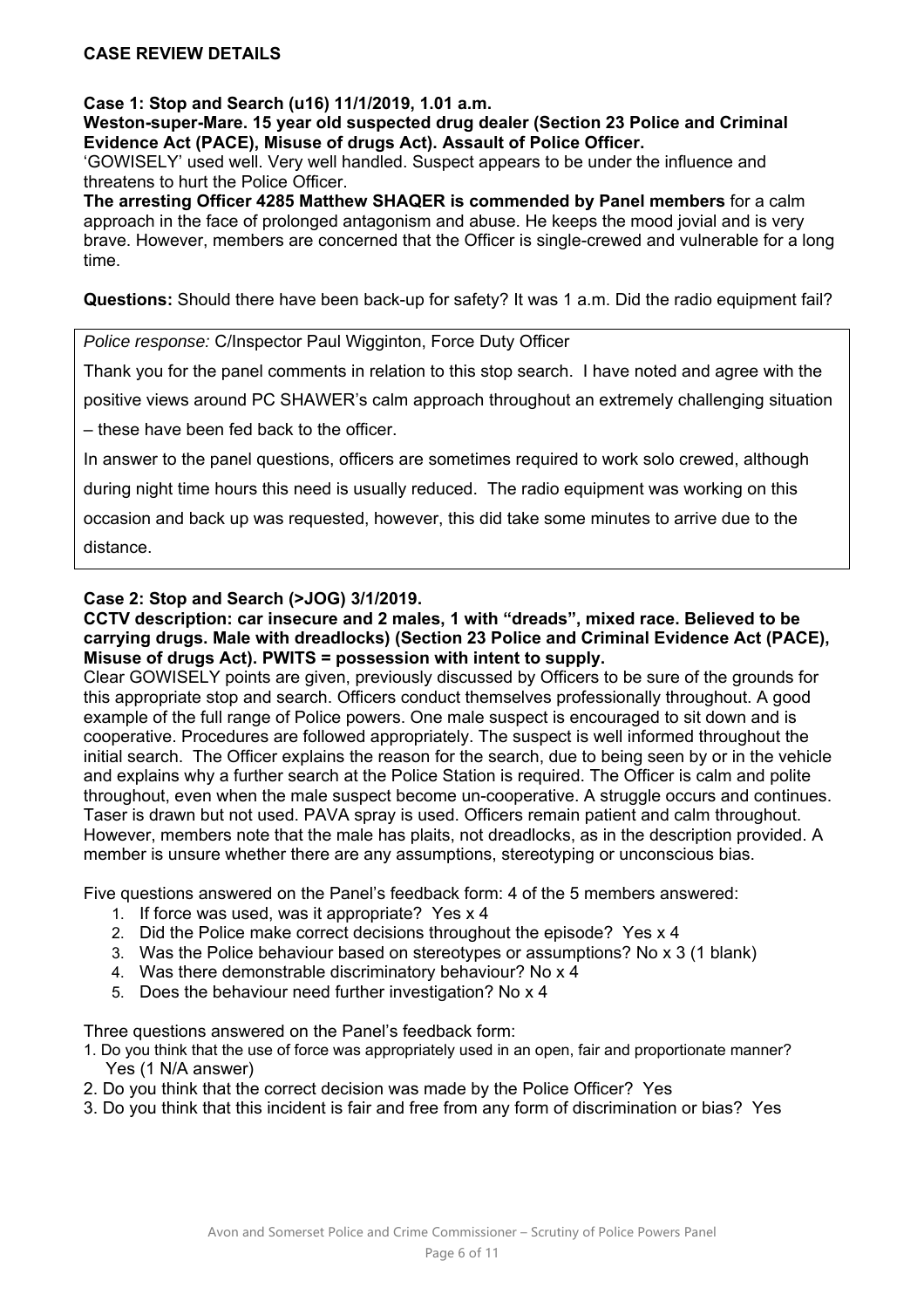**Question:** Is it usual practice to handcuff a compliant detained person? The Officer says it's usual.

*Police response:* C/Inspector Paul Wigginton, Force Duty Officer

The positive panel comments are noted in relation to this incident, particularly around the calm approach and good communication. In answer to the panel question, the officers are able to use reasonable force in order to conduct the search, however, this should be used only if necessary to conduct the search or to detain for that purpose. It is therefore not "usual" and needs to have be accompanied by a rationale. In relation to this incident, whilst the male was initially complaint, it is clear from the footage that the male quickly became un-cooperative and Taser was drawn.

## **Case 3: Spit & Bite Guard use. 1/1/2019, 2.24 a.m. Bristol. A report of a racially abusive male who attempted to bite door staff.**

The male subject is verbally aggressive and resistant throughout and spits in the Police Officer's face. The male subject is restrained which is fair and there is good use of the spit guard. The Officer asks for the male's head to be lifted up to apply the spit guard. The Officer controls the situation well and quite quickly. The spit guard and user of force restraint and arrest is considered justified. However, members wondered how long the male was held down ("restrained to floor" by the door staff before the Officer arrived). It is unknown whether the male was genuine in saying that he was in pain but it did not seem to be checked. Could this time have aggravated the male to spit? There is a lot of public attention generated. Also, BWV footage starts late – because the Police are flagged down – so at the point of the arrest. It is also difficult to view due to the BWV camera angle.

*Police response:* C/Inspector Paul Wigginton, Force Duty Officer

Panel comments are noted. It is not clear from accompanying documentation how long the male was on the floor before Police arrival, however, it is suggested that Police arrived on scene quickly. It is not possible to say if this contributed to the male spitting, however, it is clear the male continues to struggle with officers who have little option but to initially restrain him. I agree that the BWV camera angle makes it difficult to see, however, this is partially due to the non-compliance of the detained male.

### **Case 4: Taser fired. 27/1/2019 8.37 p.m.**

### **A suicidal male, threatening anyone arriving at the house. Won't open the door. Male is epileptic and unsure if taking his medication. Taser authorised prior to Officer arrival at the scene. Male has a knife in his hand when Officers gain entry.**

A plan of action is thoroughly discussed and carried out. There is plenty of pre-attendance information received for the Officers. The use of the National Decision Making model is evident and establishing the risk. There is a significant amount of Officer negotiation with the male prior to forcing entry through the door. Good Taser warnings are given to the male and to other Officers. Good use of appropriate force. After the Taser is fired the Officer warns the male that the barbs are still connected. The situation is dealt with well. Taser is considered necessary.

**Members commend Police Officer 861 David WHETREN** for handling this incident for his use of Taser. Good use of information, entry, negotiation and restraint.

However, one member commented that the situation took a long time (8.37 to 8.55pm Taser fired). Also, the arrest was for affray? This is later downgraded to common assault. A member asks, how do Officers respond when a person says the have nothing to live for?

Five questions answered on the Panel's feedback form:

- 1. If force was used, was it appropriate? Yes x 5
- 2. Did the Police make correct decisions throughout the episode? Yes x 5
- 3. Was the Police behaviour based on stereotypes or assumptions? No x 5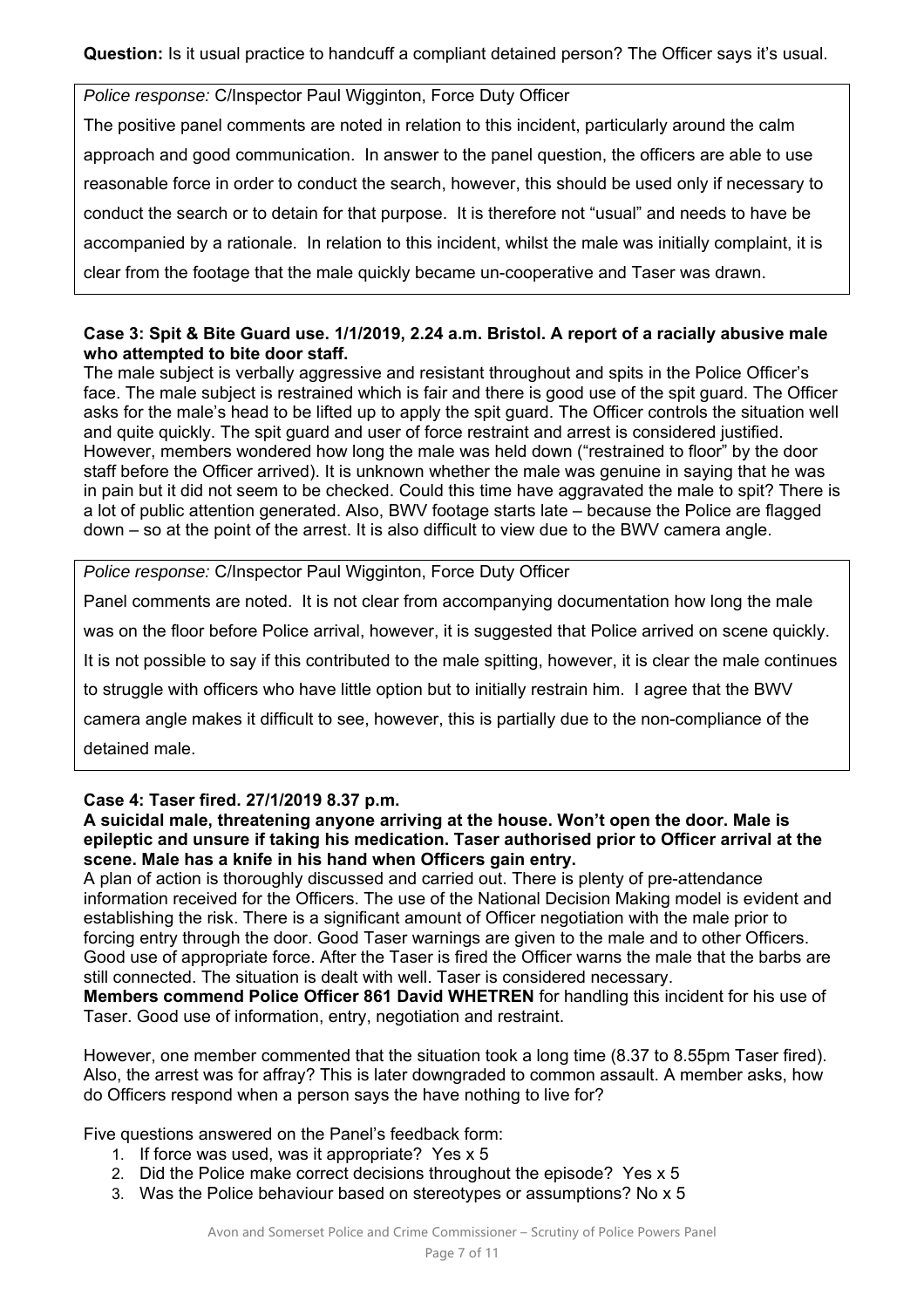- 4. Was there demonstrable discriminatory behaviour? No x 5
- 5. Does the behaviour need further investigation? No x 5

*Police response:* C/Inspector Paul Wigginton, Force Duty Officer

Thank you for the panel comments in relation to this challenging and protracted incident. The positive comments regarding PC WHETREN have been fed back to the officer. The Panel comments regarding the length of the incident are noted. As we discussed in the panel meeting, particularly when dealing with a vulnerable person, the principals followed by Police are to negotiate, providing time and space. I am pleased that the officers gave every opportunity for the incident to be concluded without the use of force, however, it was clear that intervention was required and the officers were extremely professional and measured in bringing this to a positive conclusion.

## **Case 5: Stop and Search (BME) 1/1/2019.**

**Report of 4 or 5 males at a pub fighting with knives and knuckle dusters.** 

Good, fair conduct by Police Officers. Identity checks are made. The GOWISELY items are stated and not in a formulaic way by the calm and dignified Police Officer. The male being searched is also quite calm. The male is kept informed throughout and good information is given about the right to have a receipt. This is an example of good policing.

The 4 males' descriptions given are unclear. No force is used.

*Police response:* C/Inspector Paul Wigginton, Force Duty Officer

Panel comments are noted with thanks, with positive comments around officers' approach and style.

## **Case 6: Taser fired. 1/2/2019 2.37pm**

#### **ANPR car triggered to the Police Communications Team. Vehicle linked to attempted murder suspects and car occupants are known to be dangerous. A report of a suspected drug deal observed. High level Police Response called.**

Good use of Police intelligence technologies. The Force Incident Manager (FIM) gives authority for Officers to respond but to observe the 'Stay Safe' Police policy. The vehicle is stopped by Officers in the snow. This is considered to be brave action in pursuing an attempted murder suspect and the suspect could have used the vehicle as a weapon. The suspect runs away from the vehicle. The Officer makes great efforts to pursue the suspect, running through back gardens and over a number of fences back to the road. Members appreciate the difficult decision making (NDM) process that Officers have to make in split seconds and in dangerous circumstances. Officers sincerely put their efforts into the pursuit.

Compliments from members to the Response Police Officers, making very quick decisions. The Taser is first fired through the open car door which members feel is appropriate. The Officer believes that a knife is seen in the car with the driver but BWV footage is limited for member review.

The Officer fires the Taser again but to no effect. Panel members have concerns about this second Taser firing whilst the male runs away from the stopped car. The suspect falls over in the snow, gets up and runs towards a fence. A member states that the firing should not have happened because primarily no-one is in danger, but also the male is too far away to achieve a successful Taser barb hit. The member states that it was a bit like the Wild West and not to be encouraged. Another Panel member felt that based on previous behaviour of the suspect, it would have been better for Police to have blocked the car into the cul-de-sac before attempting to talk to the suspect/driver. Also a member is unsure about the communication between the Armed and the local Police Officers.

Another Police Unit detain the driver. Another Taser is drawn to detain other males in the vehicle.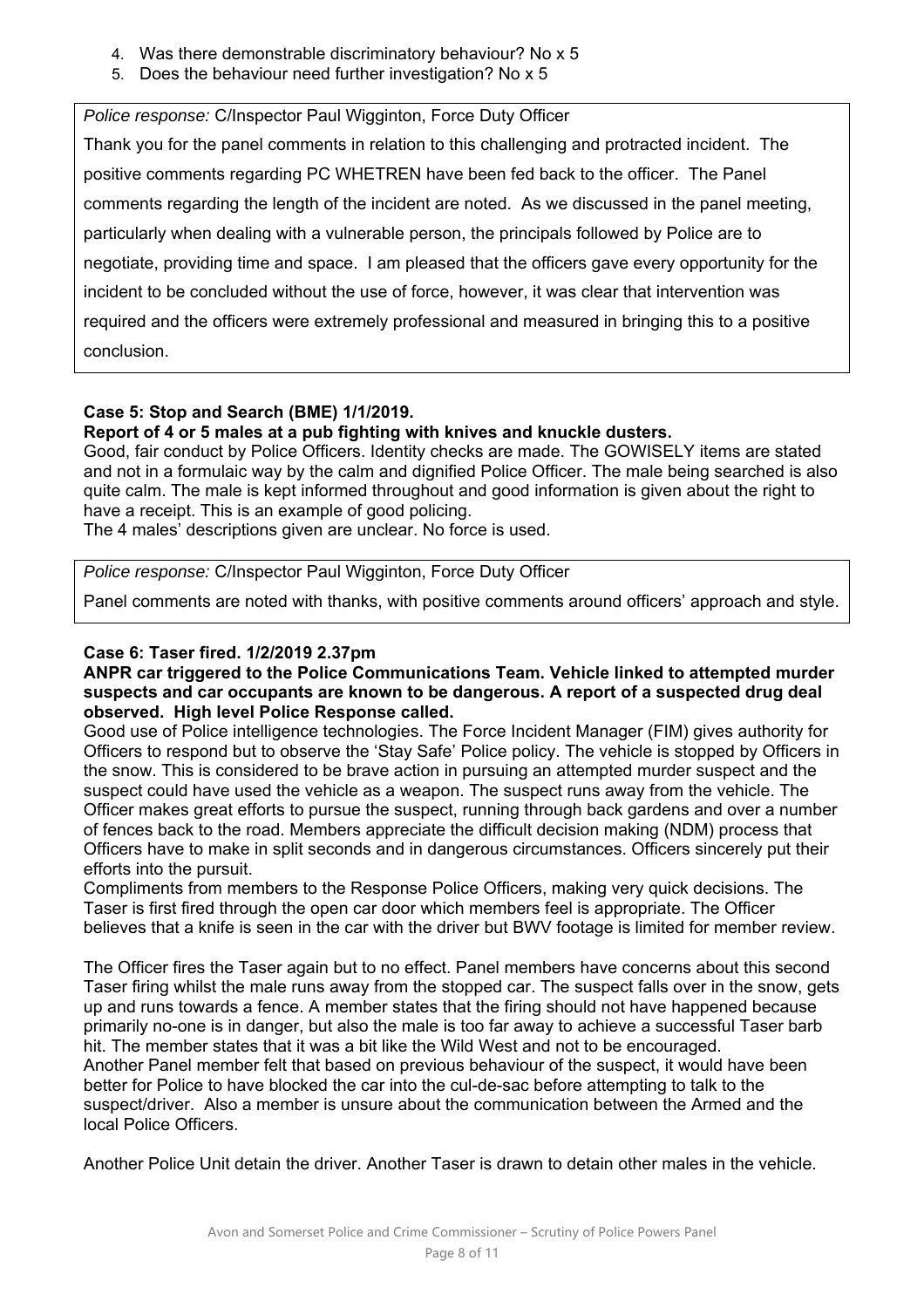*Police response:* C/Inspector Paul Wigginton, Force Duty Officer

Thank you for the panel comments and feedback regarding this incident. The panel have identified the spontaneous and dynamic nature of this incident with split second decisions made by officers at the scene. This was also a determined effort to apprehend the offender with an excellent outcome. I have noted the panel comments regarding unsuccessful efforts to deploy Taser and I feel this incident would benefit from a debrief which I will progress.

### **Case 7: Spit & Bite Guard use. North Somerset**

**An Ambulance is in attendance and reports to the Police a violent, intoxicated patient, may have fallen and may have a head injury. Location is outside a Rugby Club.** 

The male subject is continually shouting, including that he will hurt and kill the Officer. The male is also struggling during the entire episode, which is in excess of an hour.

The Police Officers are patient with this unruly person. The Officers have to make decisions and judge the very aroused behaviour that is continuous. Reasonable force is used and Officers continually tell the male to calm down. The male is handcuffed, he continues to shout and he is also put in leg restraints. The male spits at Police Officers and then the Spit guard is applied. After the male complains that he is in pain the handcuffs are re-applied in front. Two members had safety concerns about the restraint method pressing on the back of the male's neck.

*Police response:* C/Inspector Paul Wigginton, Force Duty Officer

Panel comments are noted with thanks, with positive comments around officers' patience and

attention.

# **Case 8: Taser red dotted. 3/2/2019 8.21 p.m. B&NES**

**Male driver failed to give way at a road junction and suspected of drink-driving.** 

The single-crewed Police Officer pursues the male driver who runs into a house where there are other male friends, all obstructive in a hostile atmosphere. The Officer stays calm until other Officers arrive. The friend refused access to the Officer. The Officer red dots the male's friend before arresting the male. The Taser red dot is appropriate and understandable. It allows the Officers to take charge in a calm manner and de-escalates the situation.

However, another Officer handcuffs the male suspect but walks in front of the red dot. This is not ideal and Taser trained Officers should educate other Officers. Inter-team dialogue is needed if a number of Officers are at a scene.

*Police response:* C/Inspector Paul Wigginton, Force Duty Officer

Panel comments are noted with thanks, including positive comments around the officer's calm

approach. The panel observations about the officer walking in front of the red dot are also noted.

This has been fed back into our training to reiterate – as discussed in the panel meeting, Taser

officers will usually take the lead where Taser is drawn in order to avoid this.

#### **Case 9: Stop and Search (u16) 2/2/2019. Bridgwater Report of a white youth with a half wooden sword, brandishing it in public. Clothing description. CCTV sighted the young people.**

The Officer stops the group of young people and questioned the male – to check his identify on the Officer's i-phone. The male admits to having a stick but putting it in a bush. The Officer explains that he needs to check and the GOWISELY items are stated with good instructions around the stop and search. The Officer is calm and patient with good, friendly and very polite interaction with the young male. It was kept low key.

**Panel compliments to PC 4294 James DINHAM** for his excellent example of a non-confrontational Stop and Search.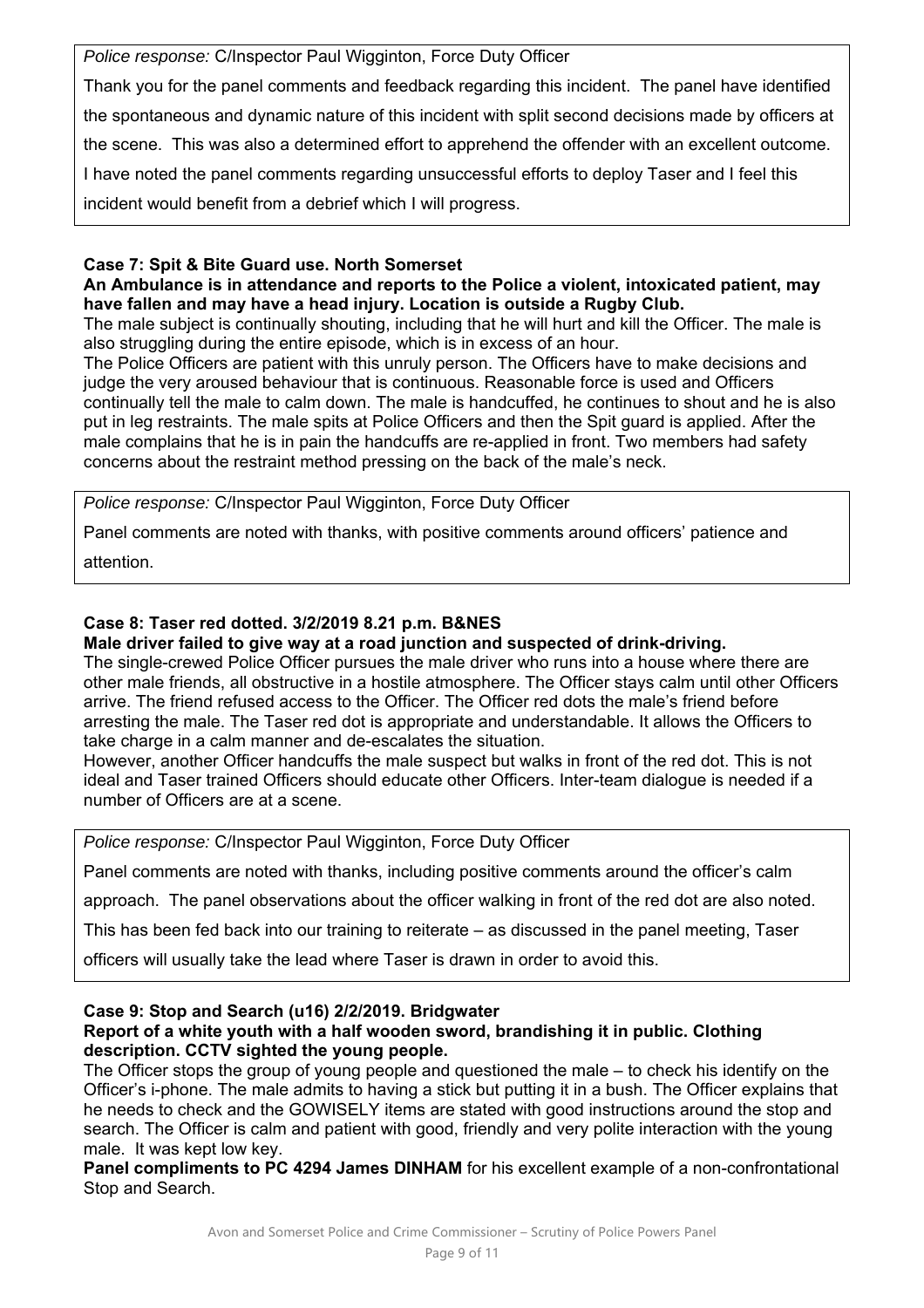The only point that members thought would improve the encounter is for the Officer to explain what he was doing on his i-phone rather than doing this in silence and the beginning of the encounter, when checking the male's indentity.

Five questions answered on the Panel's feedback form:

- 1. If force was used, was it appropriate? Not applicable.
- 2. Did the Police make correct decisions throughout the episode? Yes
- 3. Was the Police behaviour based on stereotypes or assumptions? No
- 4. Was there demonstrable discriminatory behaviour? No
- 5. Does the behaviour need further investigation? No

*Police response:* C/Inspector Paul Wigginton, Force Duty Officer

Thank you for the panel comments in relation to this stop search. The positive comments regarding

PC DINHAM have been fed back to the officer around his approach, including the use of the mobile

device. This is important to note due to the increase in officer use of these devices and managing

public perception around this.

## **Case 10: Stop and Search (BME) 14/2/2019. 5.47 p.m.**

**Report of a male seen passing items/packages and has a long bladed knife in his clothes. School children are in the area. Suspect described as 5'4", "looks Jamaican", bearded male.**  CCTV. The 16 year old male suspect runs off when approached by the Police Officer. The Officer states the GOWISELY items and there is good narrative for the Stop and Search. A negative outcome as no knife is found but the search is based on information and not assumption. Members feel that the Officer is fair, polite and engaging.

However, one member asks: is the handcuffing of the male necessary from the start? Is this due to assumptions and stereotyping? This member feels that the Stop and Search could have had a better engagement process and dialogue.

Question 3: Was the Police behaviour based on stereotypes or assumptions? 2 x No; 2 x Yes.

*Police response:* C/Inspector Paul Wigginton, Force Duty Officer

Panel comments are noted with thanks, with positive comments around explanation and narrative.

It is also noted there were some mixed views in relation to this. The male was reported to be in

possession of a knife and this contributed to the decision to handcuff the male. As mentioned

previously, the decision to handcuff should be justified as opposed to arbitrary.

### **Case 11: Taser drive stun. 21/1/2019 at 10.57a.m. Weston-super-Mare. Breach of bail, curfew condition.**

The male suspect is very agitated and crying to be left alone. This continues throughout the incident, so it is difficult for the Officer to engage. A warning about the Taser is given 3 times before the drive-stun mode is used. There are a large number of Police Officers, shouting, and one member feels that the suspect may not have heard the Officer, may have mental ill-health and counselling is needed by Officers in these situations.

Five questions answered on the Panel's feedback form: Mixed member views.

- 1. If force was used, was it appropriate? Yes x 4; 1 question mark.
- 2. Did the Police make correct decisions throughout the episode? Yes x 4; 1 question mark
- 3. Was the Police behaviour based on stereotypes or assumptions? No x 3; Yes x 2
- 4. Was there demonstrable discriminatory behaviour? No x 4; Yes x 1 (no narrative).
- 5. Does the behaviour need further investigation? No x 4; 1 question mark